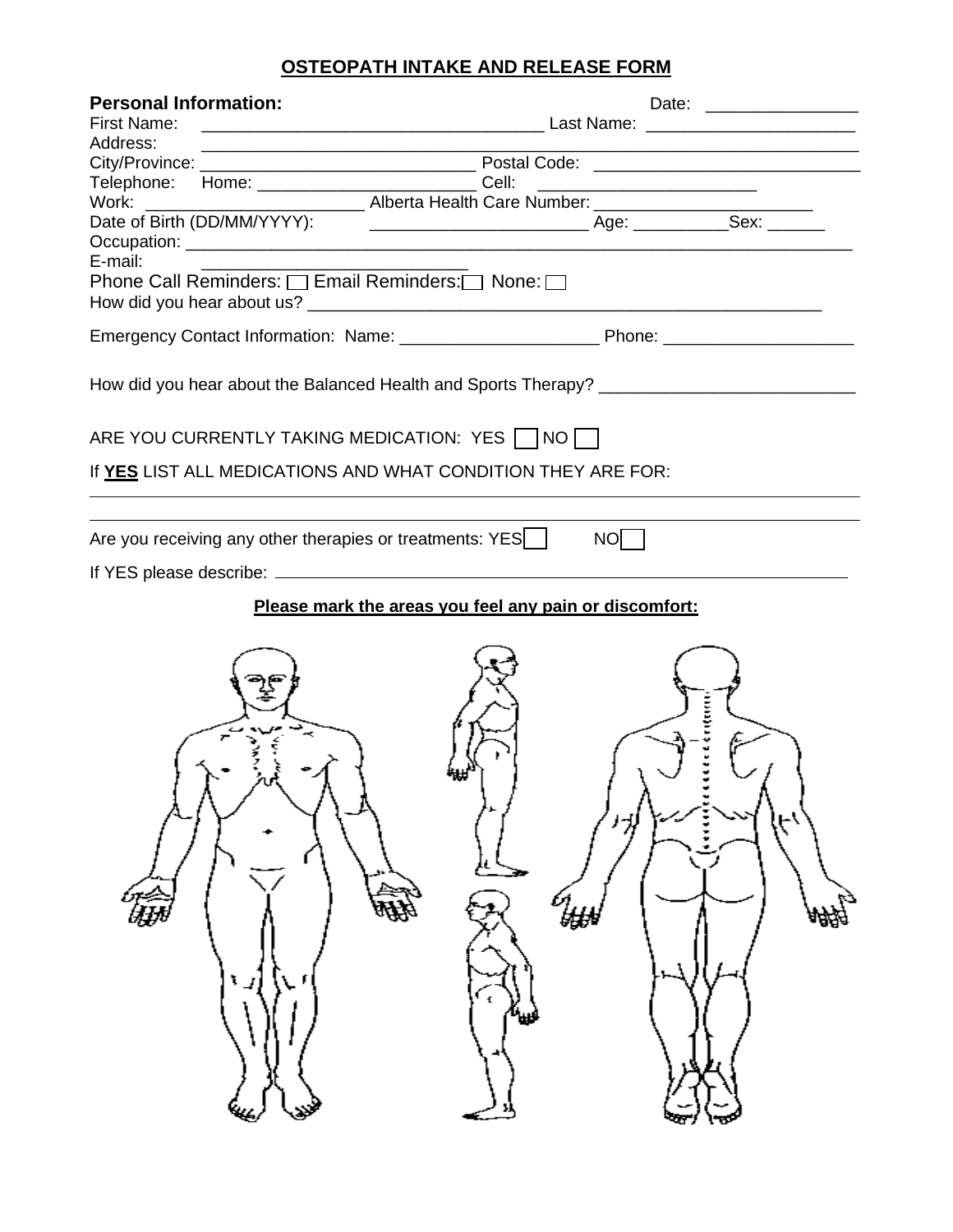## **Purpose for Visit**

|                                             | Date of Onset: |
|---------------------------------------------|----------------|
|                                             |                |
| Imaging Studies (X-ray, MRI, etc): ________ |                |
| Previous Treatment(s) and Type:             |                |

# **Past Medical History**

Please check if you are currently or have experienced any of the following conditions

|        | General                             |        | Bones/Muscles/Joints                            |
|--------|-------------------------------------|--------|-------------------------------------------------|
| □      | Headache (Frequently)               | □      | <b>Neck</b>                                     |
| □      | Migraines                           | $\Box$ | Shoulders (L) (R)                               |
|        | <b>Jaw Pain/Clicks</b>              | □      | Elbows $(L)$ $(R)$                              |
| □      | Clenching                           | $\Box$ | Wrist $(L)$ $(R)$                               |
| □      | <b>Orthodontics</b>                 | $\Box$ | Hands $(L)$ $(R)$                               |
| □      | Major Dental Work Done              | $\Box$ | <b>Upper Back</b>                               |
| $\Box$ | Cancer (Type:                       | □      | <b>Middle Back</b>                              |
|        |                                     | $\Box$ | Low Back                                        |
|        | Ears/Eyes/Nose/Throat               | $\Box$ |                                                 |
| H      | <b>Vision Issues</b>                | $\Box$ | Hips $(L)$ $(R)$<br>Knees $(L)$ $(R)$           |
|        | Glasses/contacts                    | $\Box$ | Ankles (L) (R)                                  |
|        |                                     | $\Box$ |                                                 |
| □      | Eye surgery<br>Ear infection/aches  | $\Box$ | Feet $(L)$ $(R)$<br><b>Rheumatoid Arthritis</b> |
| ப<br>□ |                                     | $\Box$ | Osteoarthritis                                  |
|        | Ringing in ears<br><b>Dizziness</b> |        |                                                 |
| □      |                                     | $\Box$ | Osteopenia/Osteoporosis                         |
| □      | Sinus infections/problems           | $\Box$ | Fibromyalgia<br><b>Chronic Pain</b>             |
| □      | Deviated septum                     | $\Box$ |                                                 |
| $\Box$ | Recurrent sore throat               |        |                                                 |
|        |                                     |        | Cardiovascular                                  |
|        | <b>Respiratory</b>                  | □      | High blood pressure                             |
| П      | Asthma                              | $\Box$ | Chest pain                                      |
| □      | <b>Chronic Cough</b>                | $\Box$ | Cold hands/feet                                 |
| $\Box$ | Emphysema                           | $\Box$ | Fainting                                        |
| □      | Seasonal allergies                  | $\Box$ | Low blood pressure                              |
| □      | Pneumonia                           | $\Box$ | Stroke/CVA                                      |
| □      | Shortness of breath                 | $\Box$ | Heart attack (Date:                             |
| □      | Chronic bronchitis                  | □      | Irregular heartbeat                             |
| $\Box$ | Colds (Frequency: _                 | $\Box$ | Swelling of limbs                               |
|        |                                     | $\Box$ | Congestive heart failure                        |
|        | Gastrointestinal                    |        |                                                 |
| □      | Gall bladder trouble                |        | Endocrine                                       |
| □      | Gas/burping                         | □      | Thyroid (Hyper/Hypo) (circle one)               |
|        | Constipation                        | $\Box$ | Low energy                                      |
|        | Rectal pain                         | $\Box$ | Diabetes (Type: : Onset:                        |
| □      | Indigestion/acid reflux             |        |                                                 |
|        | Nausea/vomiting                     |        | Reproductive                                    |
| П      | Liver issues                        | □      | <b>Fertility issues</b>                         |
| □      | Diarrhea                            | $\Box$ | Prostate problems                               |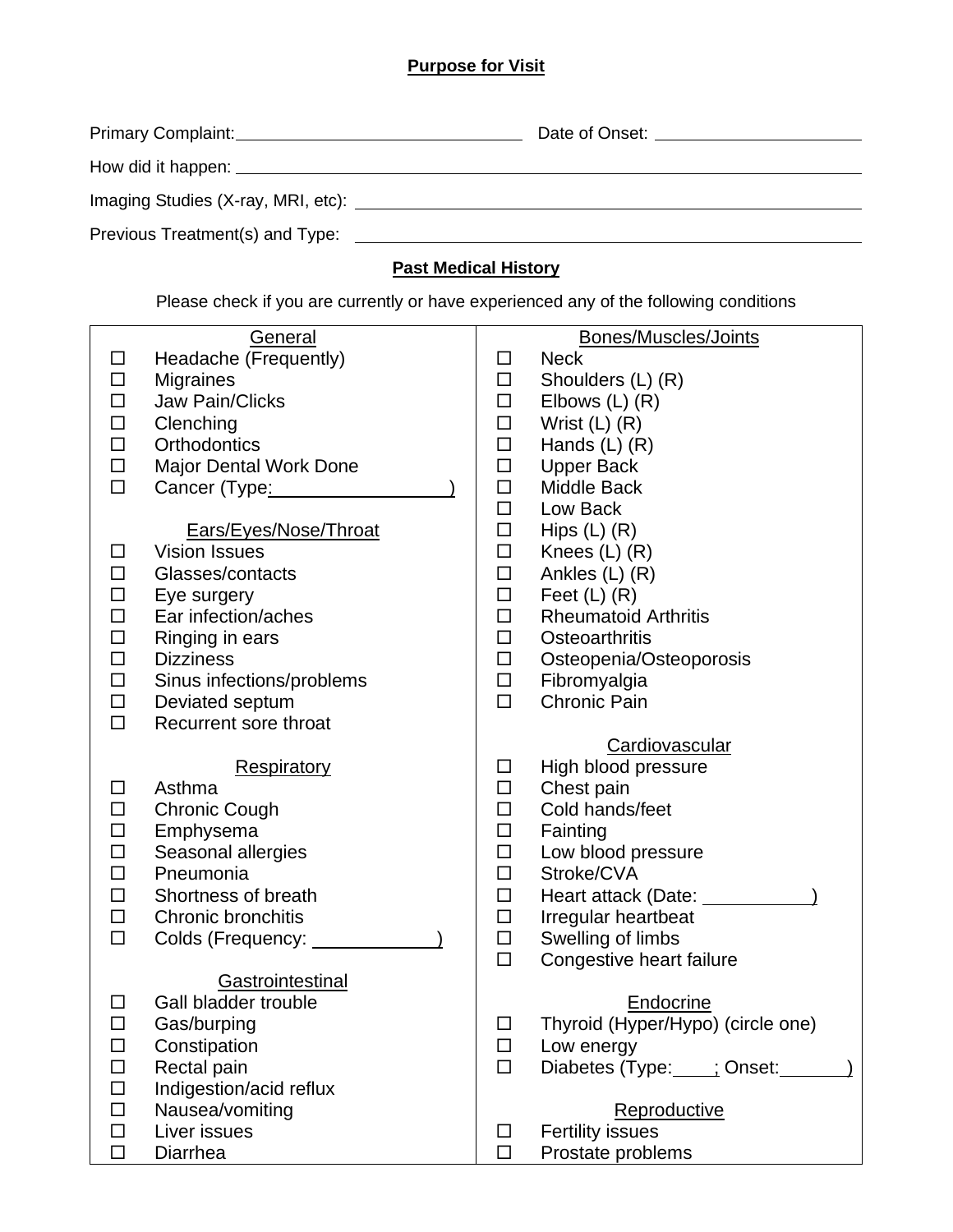| Blood in stool           | ΙI | <b>Menstrual issues</b>       |
|--------------------------|----|-------------------------------|
| Food allergies           | П  | Ovarian cists                 |
| Weight gain              | П  | <b>Fibroids</b>               |
| Weight loss              | □  | Menopausal                    |
| Abdominal cramping       | □  | Pregnancies:                  |
| Hemorrhoids              |    | # of Pregnancies:<br>$\circ$  |
| Irritable bowel syndrome |    | # of Births:<br>$\circ$       |
|                          |    | # of Miscarriages:<br>$\circ$ |
| Neurological             |    |                               |
| Numbness/tingling        |    | Urinary                       |
| Seizures/epilepsy        | ப  | <b>Bladder infections</b>     |
| Poor memory              | П  | Kidney infections             |
| Concussion               | П  | Kidney stones                 |
| Multiple sclerosis (MS)  |    |                               |
| Loss of balance          |    |                               |
| Decreased coordination   |    |                               |

## **PLEASE READ THOUROUGHLY AND SIGN WHERE INDICATED BELOW**

### **I UNDERSTAND THAT PAYMENT IS EXPECTED AT THE TIME OF VISIT.**

**Please note our cancellation policy: If less than 24 hours' notice is given to cancel your appointment, your account will be charged the full price of the appointment.**

#### **I UNDERSTAND THAT I WILL BE CHARGED THE FULL APPOINTMENT FEE ON ALL MISSED APPOINTMENTS OR CANCELLATIONS WITHOUT 24 HOURS NOTICE.**

**SIGNATURE of Patient (or parent/guardian)** DATE